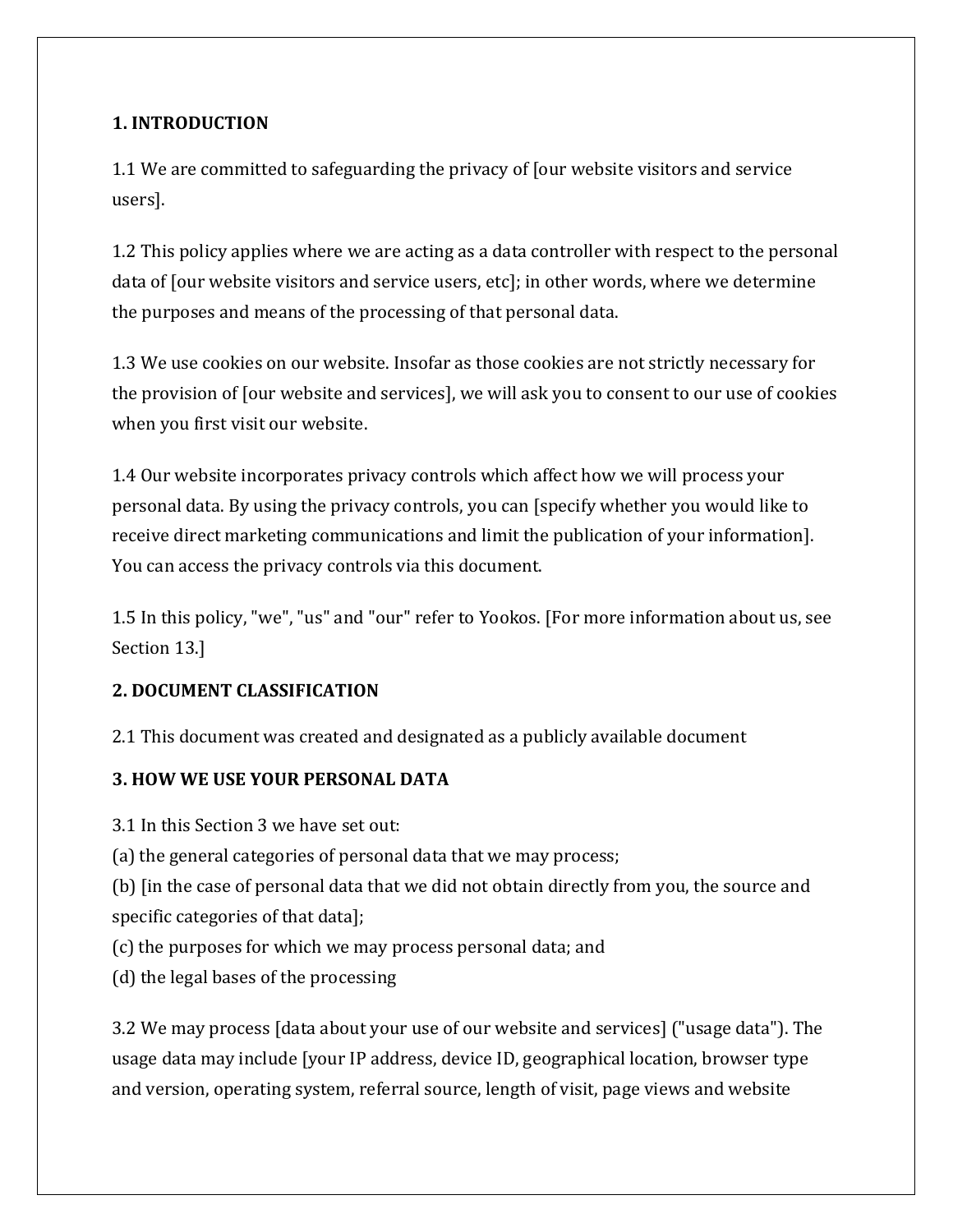navigation paths, as well as information about the timing, frequency and pattern of your service use.]. The source of the usage data is [our analytics tracking system]. This usage data may be processed [for the purposes of analyzing the use of the website and services]. The legal basis for this processing is [consent] OR [our legitimate interests, namely [monitoring and improving our website and services]] .

3.3 We may process [your account data] ("account data"). [The account data may [include your name, email address, home address, phone number, device ID etc].] [The source of the account data is [you or your employer]. The account data would be stored and upload via our API - <https://api.yookos.online/> . The account data may be processed [for the purposes of operating our website and app, providing our services, ensuring the security of our website and services, maintaining back-ups of our databases and communicating with you.] The legal basis for this processing is [consent] OR [our legitimate interests, namely [the proper administration of our website and business]] OR [the performance of a contract between you and us and/or taking steps, at your request, to enter into such a contract] .

3.4 We may process [your information included in your personal profile on our website, application or service] ("profile data"). [ The profile data may include [your name, address, telephone number, email address, profile pictures, gender, date of birth, relationship status, interests and hobbies, educational details and employment details].] The profile data may be processed for [the purposes of enabling and monitoring your use of our website and services]. The legal basis for this processing is [consent] OR [our legitimate interests, namely [the proper administration of our website and business]] OR [the performance of a contract between you and us and/or taking steps, at you request, to enter into such a contract] .

3.5 We may process [your personal data that are provided in the course of the use of our services] ("service data").[ The service data may include [name, email address, home address, phone number, device ID etc].][ The source of the service data is [you or your employer].] The service data may be processed [for the purposes of operating our website,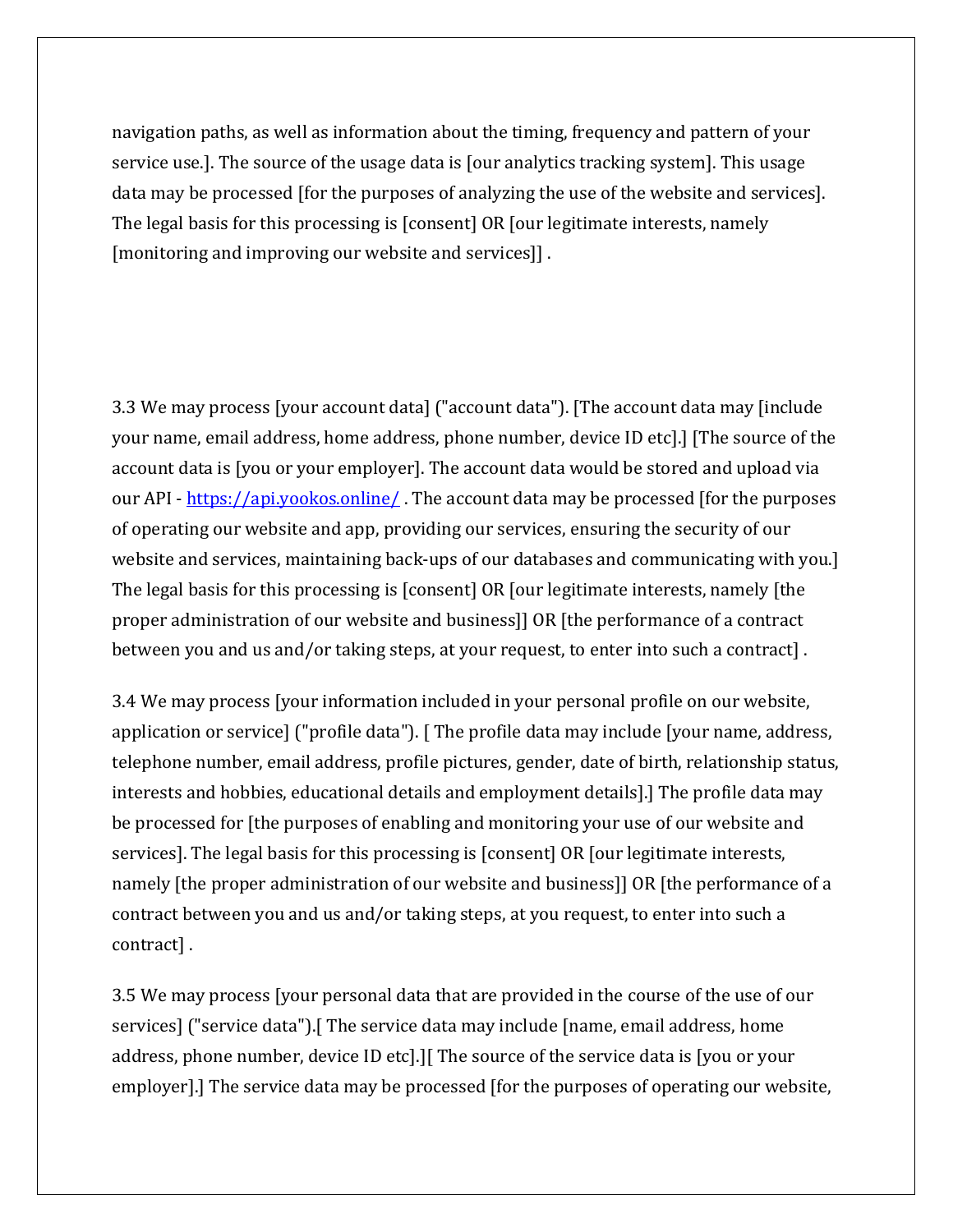providing our services, ensuring the security of our website and services, maintaining back-ups of our databases and communicating with you]. The legal basis for this processing is [consent] OR [our legitimate interests, namely [the proper administration of our website and business]] OR [the performance of a contract between you and us and/or taking steps, at your request, to enter into such a contract] .

3.6 We may process [information that you post for publication on our website or through our services] ("publication data"). The publication data may be processed [for the purposes of enabling such publication and administering our website and services]. The legal basis for this processing is [consent] OR [our legitimate interests, namely [the proper administration of our website and business]] OR [the performance of a contract between you and us and/or taking steps, at your request, to enter into such a contract] .

3.7 We may process [information contained in any enquiry you submit to us regarding goods and/or services] ("enquiry data"). The enquiry data may be processed [for the purposes of marketing and selling relevant goods and/or services to you]. The legal basis for this processing is [consent] .

3.8 We may process [information relating to our customer relationships, including customer contact information] ("customer relationship data").[ The customer relationship data may include [your name, your employer, your job title or role, your contact details, and information contained in communications between us and you or your employer].][ The source of the customer relationship data is [you or your employer].] The customer relationship data may be processed [for the purposes of managing our relationships with customers, communicating with customers, keeping records of those communications and promoting our products and services to customers]. The legal basis for this processing is [consent] OR [our legitimate interests, namely [the proper management of our customer relationships]] .

3.9 We may process [information relating to transactions, including purchases of goods and services, that you enter into with us and/or through our website] ("transaction data"). [The transaction data may include [your contact details, your card details and the transaction details].] The transaction data may be processed [for the purpose of supplying the purchased goods and services and keeping proper records of those transactions, receiving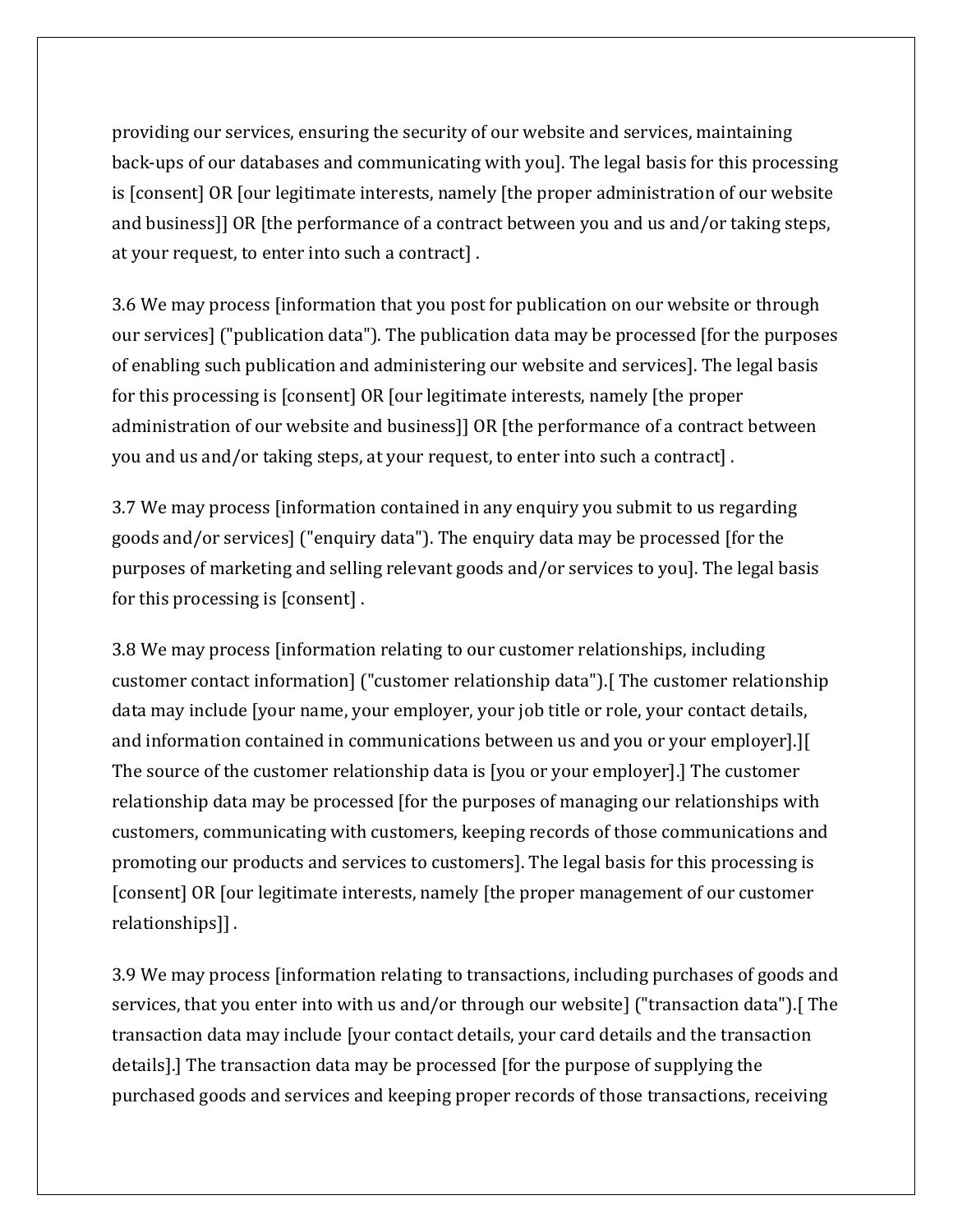charitable donations]. The legal basis for this processing is [the performance of a contract between you and us and/or taking steps, at your request, to enter into such a contract and our legitimate interests, namely [the proper administration of our website and business]] .

3.10 We may process [information that you provide to us for the purpose of subscribing to our email notifications and/or newsletters] ("notification data"). The notification data may be processed [for the purposes of sending you the relevant notifications and/or newsletters]. The legal basis for this processing is [consent] OR [the performance of a contract between you and us and/or taking steps, at your request, to enter into such a contract] .

3.11 We may process [information contained in or relating to any communication that you send to us] ("correspondence data"). The correspondence data may include [the communication content and metadata associated with the communication].[ Our website will generate the metadata associated with communications made using the website contact forms.] The correspondence data may be processed [for the purposes of communicating with you and record-keeping]. The legal basis for this processing is [our legitimate interests, namely [the proper administration of our website and business and communications with users]] .

3.12 We may process [identify general category of data. This will include personal and personally identifiable data ].[ This data may include [list specific items of data. This category of data should include names, sex, title, date of birth, marital status, occupation, residential address, place of work, country or state of origin, certain preferences].][ The source of this data is [identify source. Source of data would include you, data available in the public domain].] This data may be processed for [specify purposes. Purposes here should include for contacting and profiling you. The legal basis for this processing is [consent] OR [our legitimate interests, namely [specify legitimate interests]] OR [the performance of a contract between you and us and/or taking steps, at your request, to enter into such a contract] .

3.13 We may process [any of your personal data identified in this policy] where necessary for [the establishment, exercise or defence of legal claims, whether in court proceedings or in an administrative or out-of-court procedure]. The legal basis for this processing is our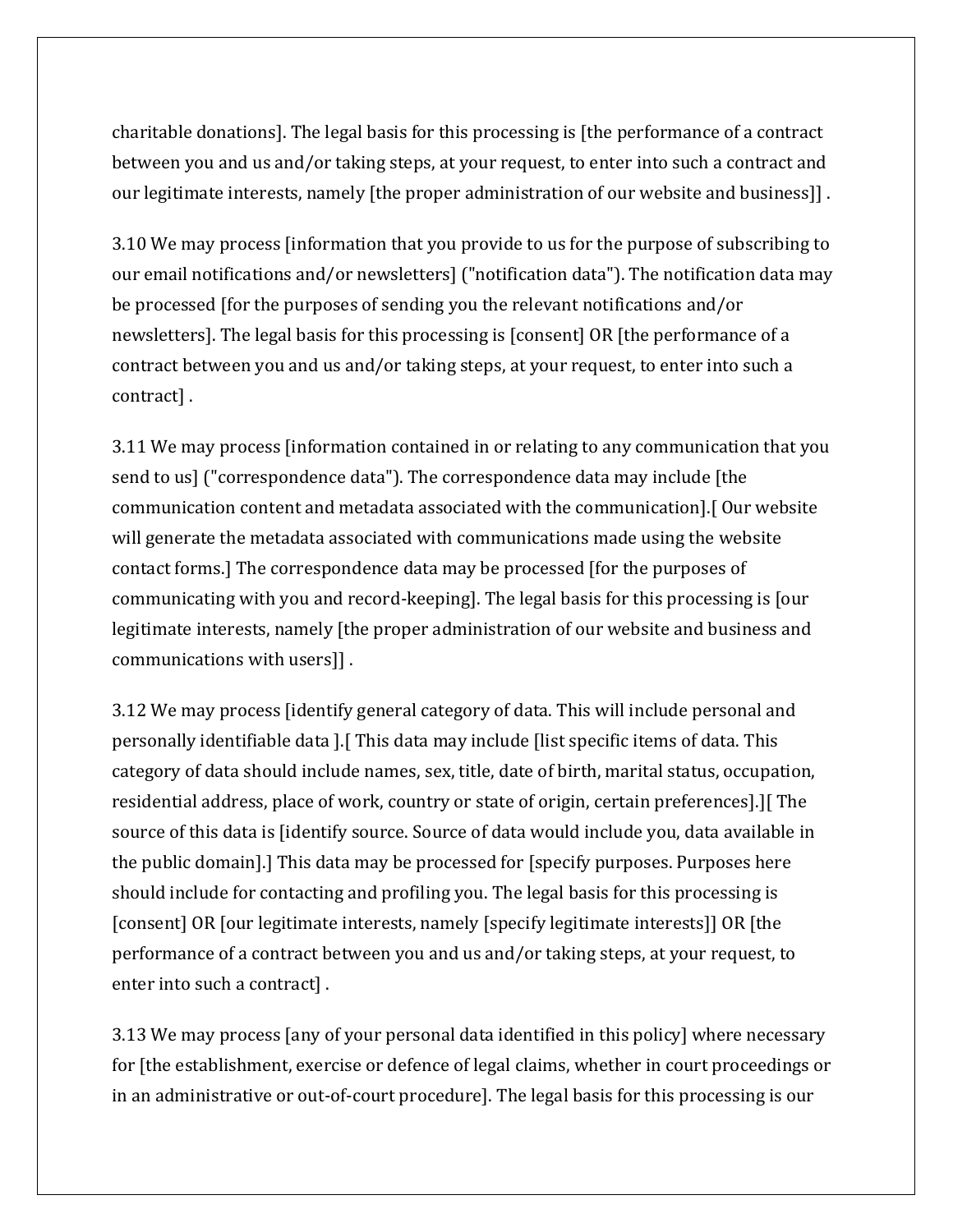legitimate interests, namely [the protection and assertion of our legal rights, your legal rights and the legal rights of others].

3.14 We may process [any of your personal data identified in this policy] where necessary for [the purposes of obtaining or maintaining insurance coverage, managing risks, or obtaining professional advice]. The legal basis for this processing is our legitimate interests, namely [the proper protection of our business against risks].

3.15 In addition to the specific purposes for which we may process your personal data set out in this Section 3, we may also process [any of your personal data] where such processing is necessary[ for compliance with a legal obligation to which we are subject, or] in order to protect your vital interests or the vital interests of another natural person.

3.16 Please do not supply any other person's personal data to us, unless we prompt you to do so.

#### **4. PROVIDING YOUR PERSONAL DATA TO OTHERS**

4.1 We may disclose [your personal data] to any member of our group of companies (this means our subsidiaries, our ultimate holding company and all its subsidiaries) insofar as reasonably necessary for the purposes, and on the legal bases, set out in this policy.

4.2 We may disclose [your personal data] to [our insurers and/or professional advisers] insofar as reasonably necessary for the purposes of [obtaining or maintaining insurance coverage, managing risks, obtaining professional advice, or the establishment, exercise or defence of legal claims, whether in court proceedings or in an administrative or out-ofcourt procedure].

4.3 Financial transactions relating to [our website and services] [are] OR [may be] handled by our payment services providers, KingsPay, Stripe, etc. We will share transaction data with our payment services providers only to the extent necessary for the purposes of [processing your donations, payments, refunding such payments and dealing with complaints and queries relating to such payments and refunds]. You can find information about the payment services providers' privacy policies and practices at their respective websites.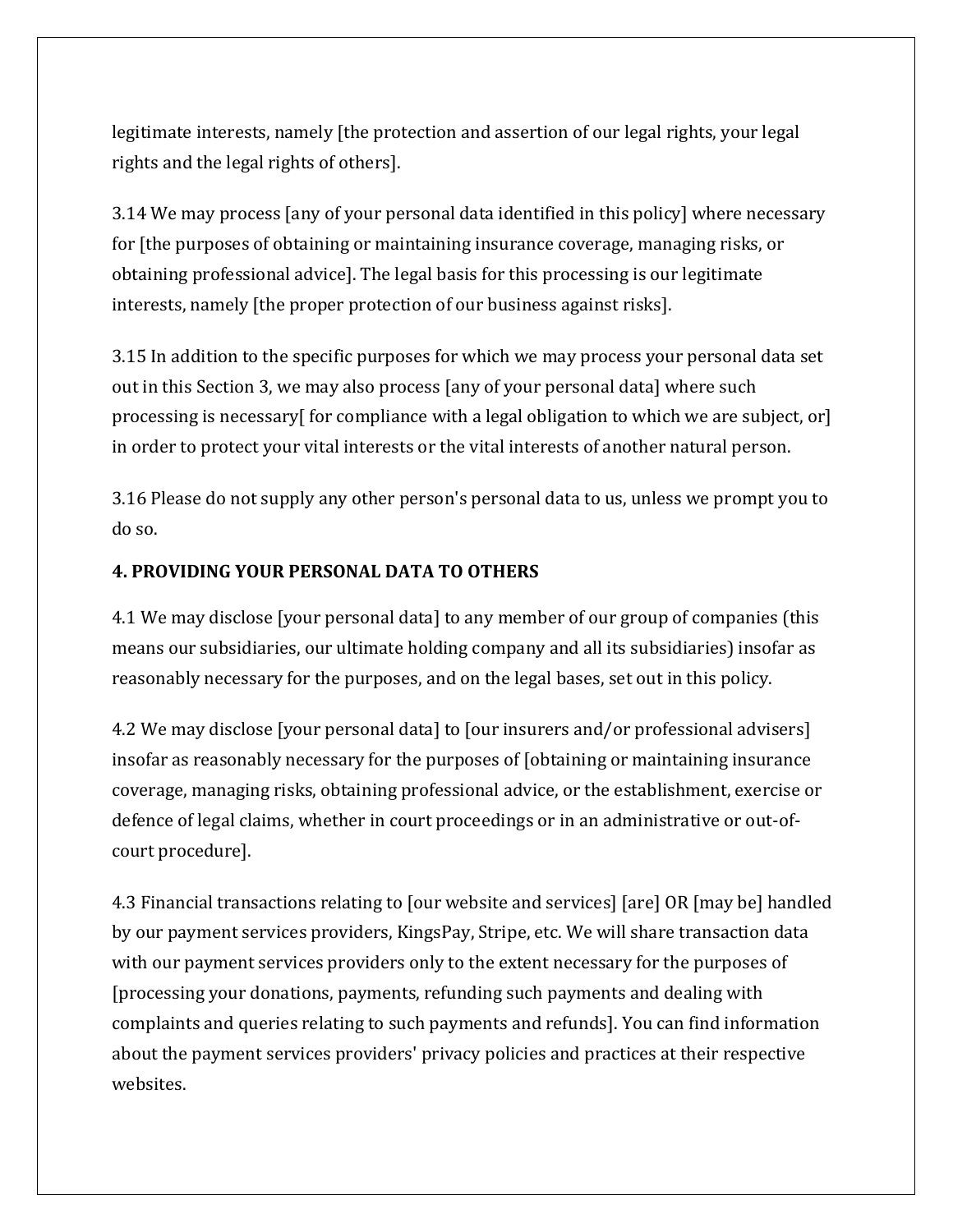4.4 We may disclose [your enquiry data] to [one or more of those selected third party suppliers of goods and services identified on our website] for the purpose of [enabling them to contact you so that they can offer, market and sell to you relevant goods and/or services].[ Each such third party will act as a data controller in relation to the enquiry data that we supply to it; and upon contacting you, each such third party will supply to you a copy of its own privacy policy, which will govern that third party's use of your personal data.]

4.5 In addition to the specific disclosures of personal data set out in this Section 4, we may disclose your personal data where such disclosure is necessary for compliance with a legal obligation to which we are subject, or in order to protect your vital interests or the vital interests of another natural person.[ We may also disclose your personal data where such disclosure is necessary for the establishment, exercise or defence of legal claims, whether in court proceedings or in an administrative or out-of-court procedure.]

## **5. RETAINING AND DELETING PERSONAL DATA**

5. International transfers of your personal data

5.1 In this Section 5, we provide information about the circumstances in which your personal data may be transferred to countries outside the European Economic Area (EEA).

5.2 We and our other group organizations have offices and facilities in UK, USA, South Africa, Canada, and Nigeria. The European Commission has made an "adequacy decision" with respect to the data protection laws of each of these countries. Transfers to each of these countries will be protected by appropriate safeguards, namely the use of standard data protection clauses adopted or approved by the European Commission.

5.3 The hosting facilities for our website are situated in Nigeria, USA, UK, Canada and South Africa. The European Commission has made an "adequacy decision" with respect to the data protection laws of each of these countries. Transfers to each of these countries will be protected by appropriate safeguards, namely the use of standard data protection clauses adopted or approved by the European Commission.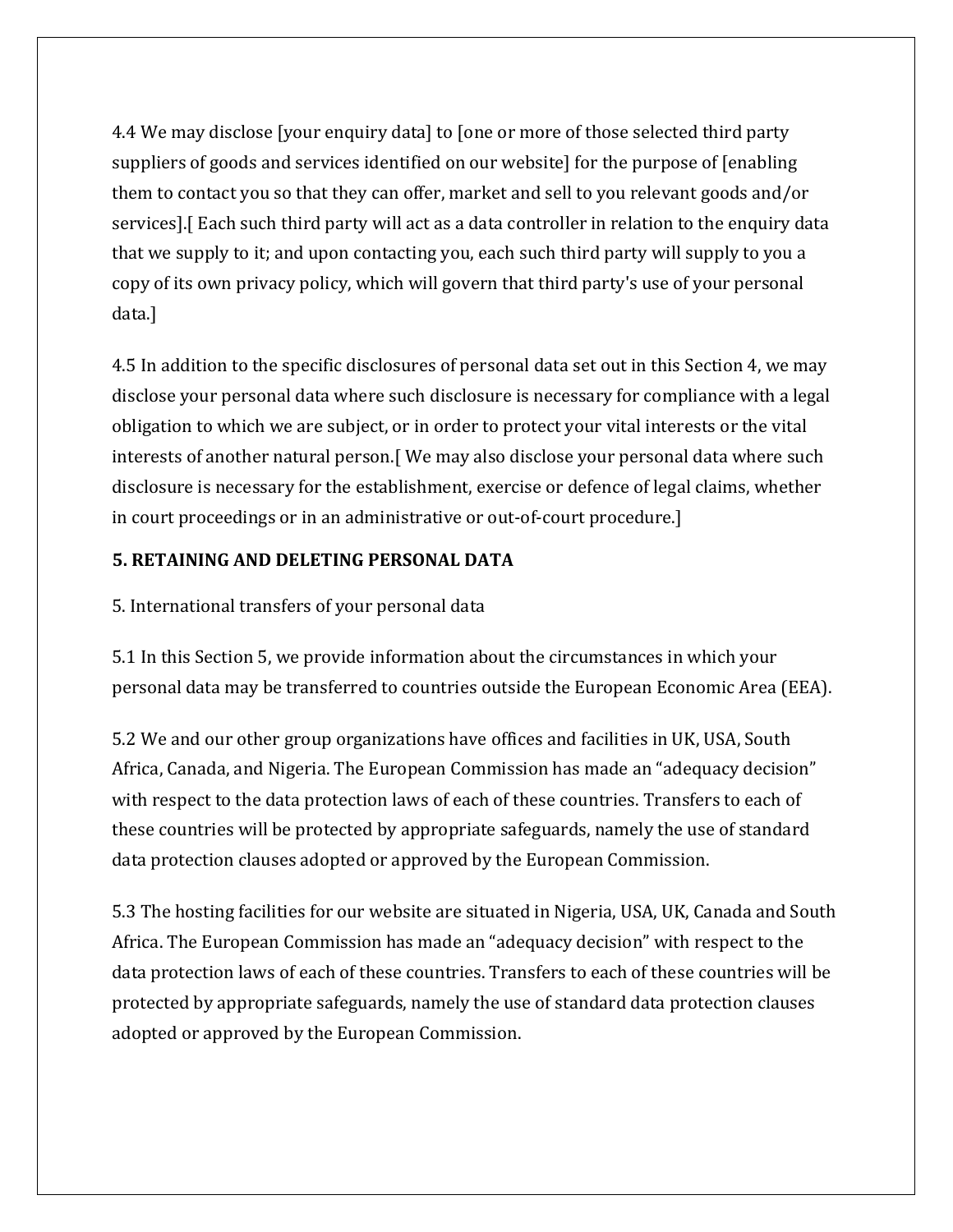5.4 You acknowledge that personal data that you submit for publication through our website or services may be available, via the internet, around the world. We cannot prevent the use (or misuse) of such personal data by others.

## **6. RETAINING AND DELETING PERSONAL DATA**

6.1 This Section 6 sets out our data retention policies and procedure, which are designed to help ensure that we comply with our legal obligations in relation to the retention and deletion of personal data.

6.2 Personal data that we process for any purpose or purposes shall not be kept for longer than is necessary for that purpose or those purposes.

6.3 We will retain your personal data as follows: (a) Personally, identifiable information will be retained for a minimum period of 5 years following date of acquisition, and for a maximum period of 30 years following date of acquisition.

6.4 In some cases it is not possible for us to specify in advance the periods for which your personal data will be retained. In such cases, we will determine the period of retention based on the following criteria: (a) the period of retention of personally identifiable information will be determined based on Section 6.5 below.

6.5 Notwithstanding the other provisions of this Section 6, we may retain your personal data where such retention is necessary for compliance with a legal obligation to which we are subject, or in order to protect your vital interests or the vital interests of another natural person.

#### **7. AMENDMENTS**

7.1 We may update this policy from time to time by publishing a new version on our website.

7.2 You should check this page occasionally to ensure you are happy with any changes to this policy.

7.3 We [may] OR [will] notify you of [changes] OR [significant changes] to this policy [by email or through the private messaging system on our website].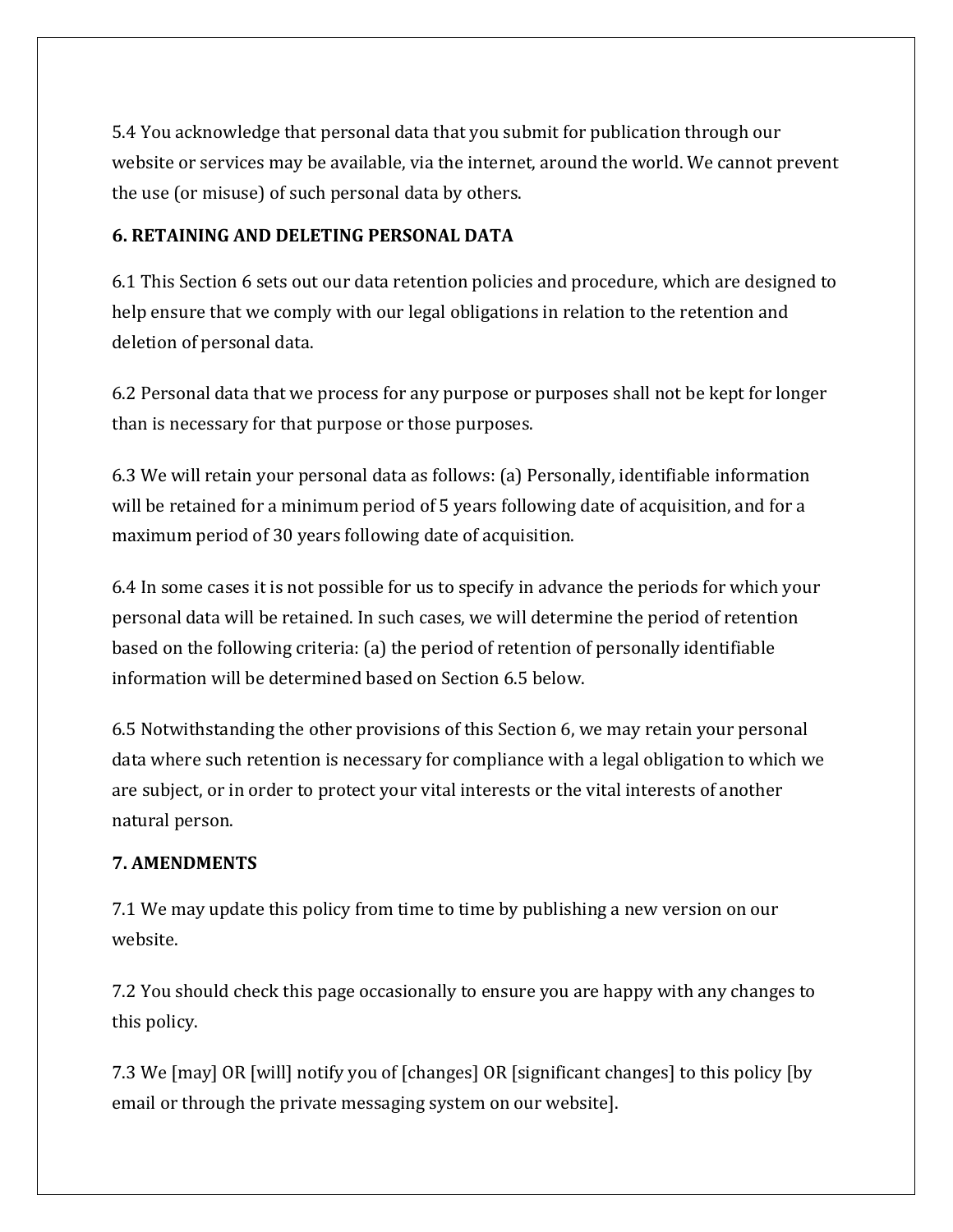#### **7. YOUR RIGHTS**

8.1 In this Section 8, we have summarised the rights that you have under data protection law. Some of the rights are complex, and not all of the details have been included in our summaries. Accordingly, you should read the relevant laws and guidance from the regulatory authorities for a full explanation of these rights.

8.2 Your principal rights under data protection law are:

- (a) the right to access;
- (b) the right to rectification;
- (c) the right to erasure;
- (d) the right to restrict processing;
- (e) the right to object to processing;
- (f) the right to data portability;
- (g) the right to complain to a supervisory authority; and
- (h) the right to withdraw consent.

8.3 You have the right to confirmation as to whether or not we process your personal data and, where we do, access to the personal data, together with certain additional information. That additional information includes details of the purposes of the processing, the categories of personal data concerned and the recipients of the personal data. Providing the rights and freedoms of others are not affected, we will supply to you a copy of your personal data. The first copy will be provided free of charge, but additional copies may be subject to a reasonable fee.

8.4 You have the right to have any inaccurate personal data about you rectified and, taking into account the purposes of the processing, to have any incomplete personal data about you completed.

8.5 In some circumstances you have the right to the erasure of your personal data without undue delay. Those circumstances include: [the personal data are no longer necessary in relation to the purposes for which they were collected or otherwise processed; you withdraw consent to consent-based processing; you object to the processing under certain rules of applicable data protection law; the processing is for direct marketing purposes; and the personal data have been unlawfully processed]. However, there are exclusions of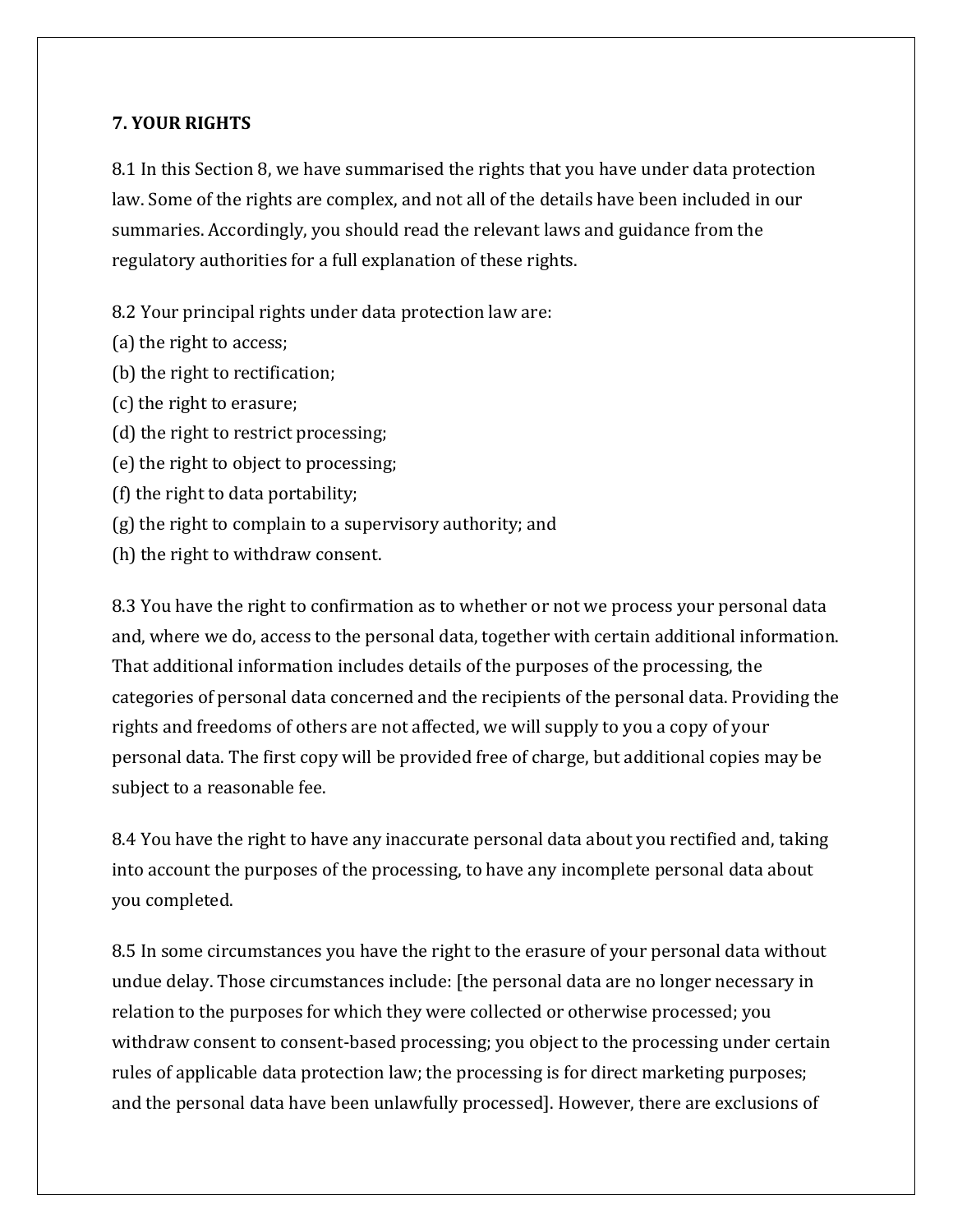the right to erasure. The general exclusions include where processing is necessary: for exercising the right of freedom of expression and information; for compliance with a legal obligation; or for the establishment, exercise or defence of legal claims.

8.6 In some circumstances you have the right to restrict the processing of your personal data. Those circumstances are: you contest the accuracy of the personal data; processing is unlawful but you oppose erasure; we no longer need the personal data for the purposes of our processing, but you require personal data for the establishment, exercise or defence of legal claims; and you have objected to processing, pending the verification of that objection. Where processing has been restricted on this basis, we may continue to store your personal data. However, we will only otherwise process it: with your consent; for the establishment, exercise or defence of legal claims; for the protection of the rights of another natural or legal person; or for reasons of important public interest.

8.7 You have the right to object to our processing of your personal data on grounds relating to your particular situation, but only to the extent that the legal basis for the processing is that the processing is necessary for: the performance of a task carried out in the public interest or in the exercise of any official authority vested in us; or the purposes of the legitimate interests pursued by us or by a third party. If you make such an objection, we will cease to process the personal information unless we can demonstrate compelling legitimate grounds for the processing which override your interests, rights and freedoms, or the processing is for the establishment, exercise or defence of legal claims.

8.8 You have the right to object to our processing of your personal data for direct marketing purposes (including profiling for direct marketing purposes). If you make such an objection, we will cease to process your personal data for this purpose.

8.9 You have the right to object to our processing of your personal data for scientific or historical research purposes or statistical purposes on grounds relating to your particular situation, unless the processing is necessary for the performance of a task carried out for reasons of public interest.

8.10 To the extent that the legal basis for our processing of your personal data is: (a) consent; or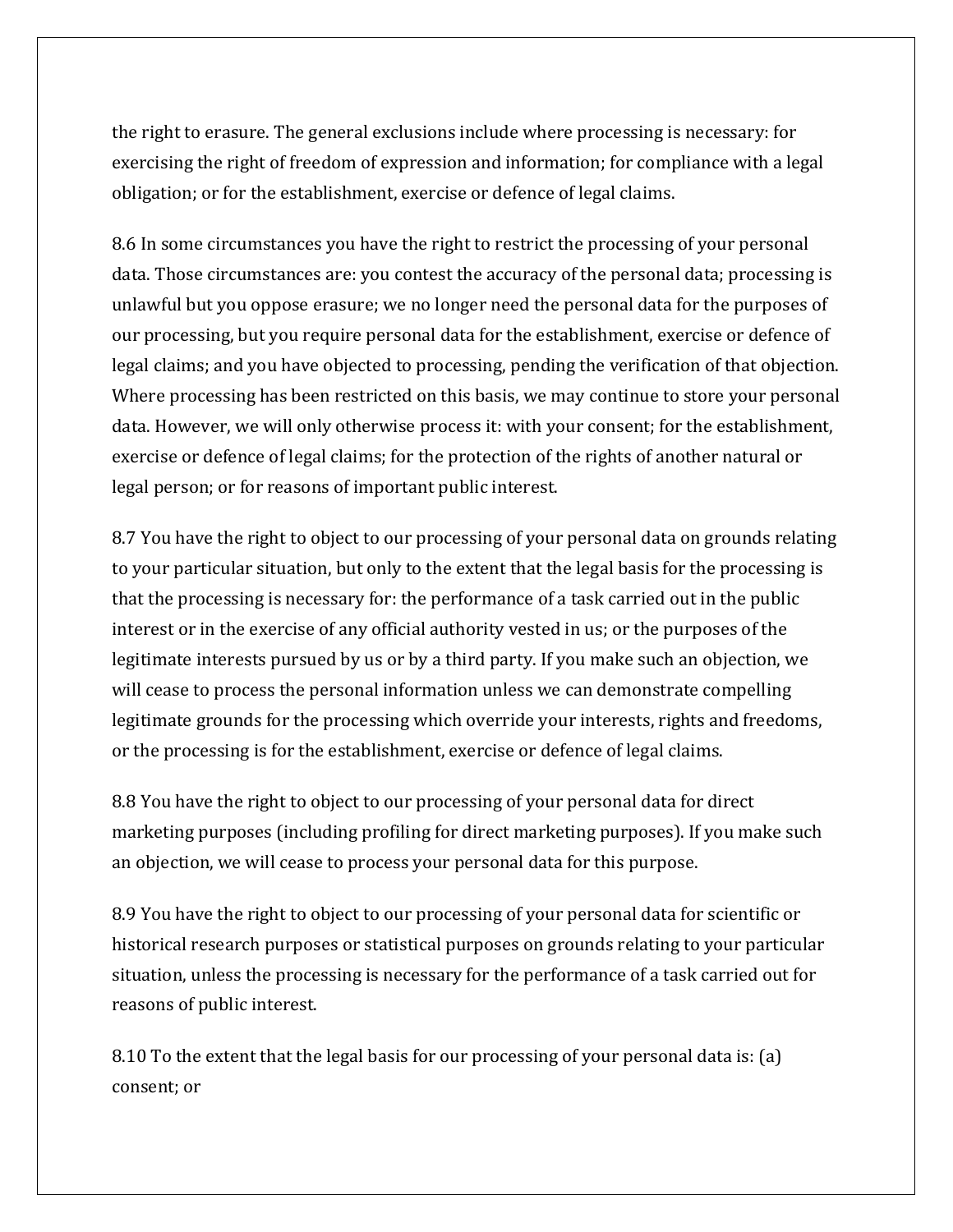(b) that the processing is necessary for the performance of a contract to which you are party or in order to take steps at your request prior to entering into a contract, and such processing is carried out by automated means, you have the right to receive your personal data from us in a structured, commonly used and machine-readable format. However, this right does not apply where it would adversely affect the rights and freedoms of others.

8.11 If you consider that our processing of your personal information infringes data protection laws, you have a legal right to lodge a complaint with a supervisory authority responsible for data protection. You may do so in the EU member state of your habitual residence, your place of work or the place of the alleged infringement.

8.12 To the extent that the legal basis for our processing of your personal information is consent, you have the right to withdraw that consent at any time. Withdrawal will not affect the lawfulness of processing before the withdrawal.

8.13 You may exercise any of your rights in relation to your personal data [by written notice to us] OR [by [methods]] [in addition to the other methods specified in this Section 8].

# **9. ABOUT COOKIES**

9.1 A cookie is a file containing an identifier (a string of letters and numbers) that is sent by a web server to a web browser and is stored by the browser. The identifier is then sent back to the server each time the browser requests a page from the server.

9.2 Cookies may be either "persistent" cookies or "session" cookies: a persistent cookie will be stored by a web browser and will remain valid until its set expiry date, unless deleted by the user before the expiry date; a session cookie, on the other hand, will expire at the end of the user session, when the web browser is closed.

9.3 Cookies do not typically contain any information that personally identifies a user, but personal information that we store about you may be linked to the information stored in and obtained from cookies.

#### **10. COOKIES THAT WE USE**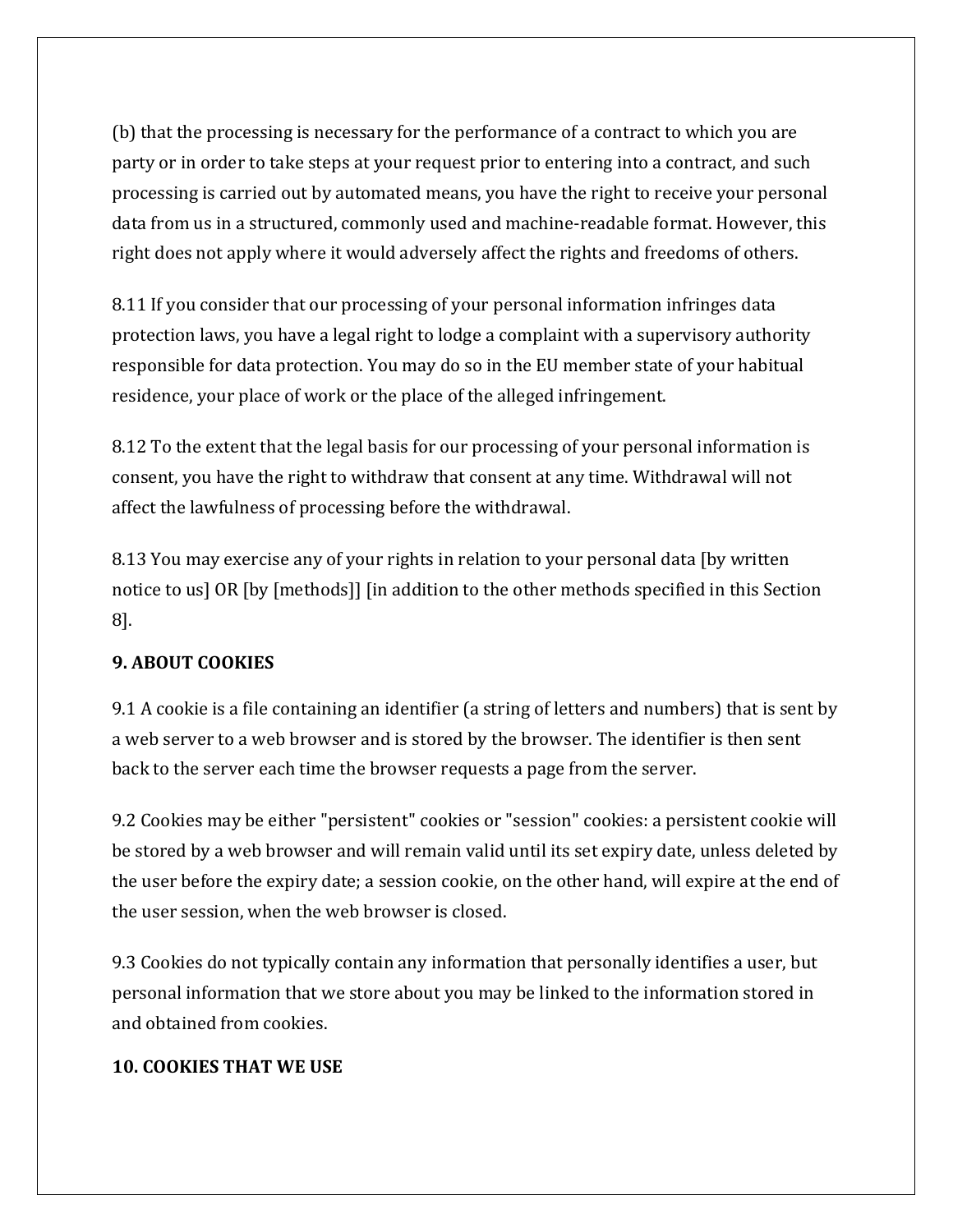10.1 We use cookies for the following purposes:

(a) authentication - we use cookies [to identify you when you visit our website and as you navigate our website

(b) status - we use cookies [to help us to determine if you are logged into our website (c) personalisation - we use cookies [to store information about your preferences and to personalise the website for you

(d) security - we use cookies as an element of the security measures used to protect user accounts, including preventing fraudulent use of login credentials, and to protect our website and services generally

(e) advertising - we use cookies [to help us to display advertisements that will be relevant to you

(f) analysis - we use cookies [to help us to analyse the use and performance of our website and services and

(g) cookie consent - we use cookies [to store your preferences in relation to the use of cookies more generally

# **11. COOKIES USED BY OUR SERVICE PROVIDERS**

11.1 Our service providers use cookies and those cookies may be stored on your computer when you visit our website.

11.2 We use Google Analytics to analyse the use of our website. Google Analytics gathers information about website use by means of cookies. The information gathered relating to our website is used to create reports about the use of our website. Google's privacy policy is available at: https://www.google.com/policies/privacy/ [ The relevant cookies are: [identify cookies].]

11.3 We publish Google AdSense interest-based advertisements on our website. These are tailored by Google to reflect your interests. To determine your interests, Google will track your behaviour on our website and on other websites across the web using cookies. OR We publish Google AdSense advertisements on our website. To determine your interests, Google will track your behaviour on our website and on other websites across the web using cookies. This behaviour tracking allows Google to tailor the advertisements that you see on other websites to reflect your interests (but we do not publish interest-based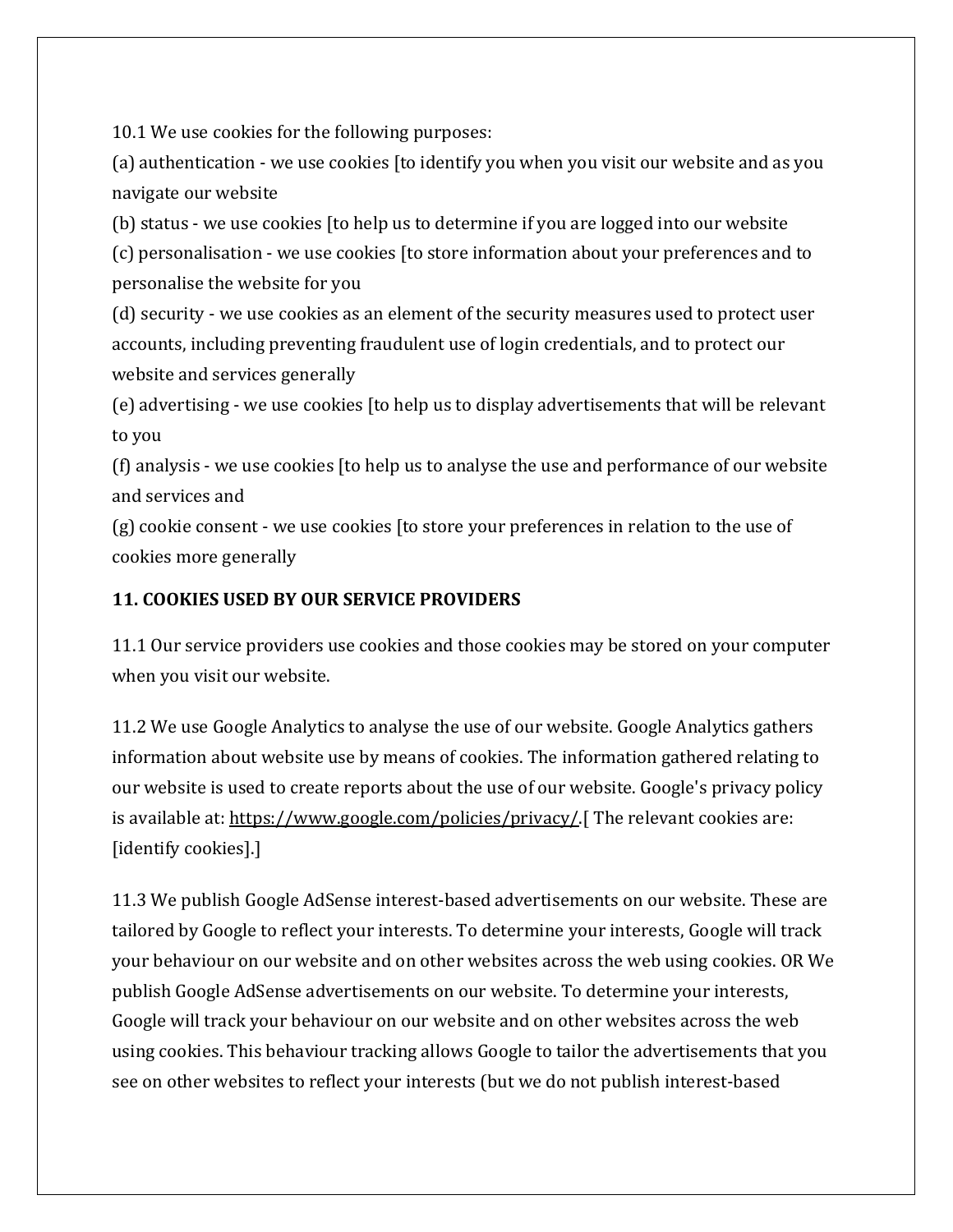advertisements on our website). You can view, delete or add interest categories associated with your browser by visiting: [https://adssettings.google.com.](https://support.google.com/ads/answer/2662922?hl=en) You can also opt out of the AdSense partner network cookie using those settings or using the Network Advertising Initiative's multi-cookie opt-out mechanism

at: [http://optout.networkadvertising.org.](http://optout.networkadvertising.org/) However, these opt-out mechanisms themselves use cookies, and if you clear the cookies from your browser your opt-out will not be maintained. To ensure that an opt-out is maintained in respect of a particular browser, you may wish to consider using the Google browser plug-ins available at: <https://support.google.com/ads/answer/7395996>

# **12. MANAGING COOKIES**

12.1 Most browsers allow you to refuse to accept cookies and to delete cookies. The methods for doing so vary from browser to browser, and from version to version. You can however obtain up-to-date information about blocking and deleting cookies via these links: (a) <https://support.google.com/chrome/answer/95647?hl=en> (Chrome);

(b) [https://support.mozilla.org/en-US/kb/enable-and-disable-cookies-website](https://support.mozilla.org/en-US/kb/enable-and-disable-cookies-website-preferences)[preferences](https://support.mozilla.org/en-US/kb/enable-and-disable-cookies-website-preferences) (Firefox);

(c) <http://www.opera.com/help/tutorials/security/cookies/> (Opera);

(d) [https://support.microsoft.com/en-gb/help/17442/windows-internet-explorer-delete](https://support.microsoft.com/en-gb/help/17442/windows-internet-explorer-delete-manage-cookies)[manage-cookies](https://support.microsoft.com/en-gb/help/17442/windows-internet-explorer-delete-manage-cookies) (Internet Explorer); (e) [https://support.apple.com/kb/PH21411](https://pastorchrisonline.org/privacy_policy.php) (Safari); and

(f) <https://privacy.microsoft.com/en-us/windows-10-microsoft-edge-and-privacy> (Edge). [additional list items]

12.2 Blocking all cookies will have a negative impact upon the usability of many websites. 12.3 If you block cookies, you will not be able to use all the features on our website.

# **13. OUR DETAILS**

13.1 This website and services is owned and operated by Yookos . 12.2 Our registered office is below

NIGERIA 51/53 KUDIRAT ABIOLA WAY